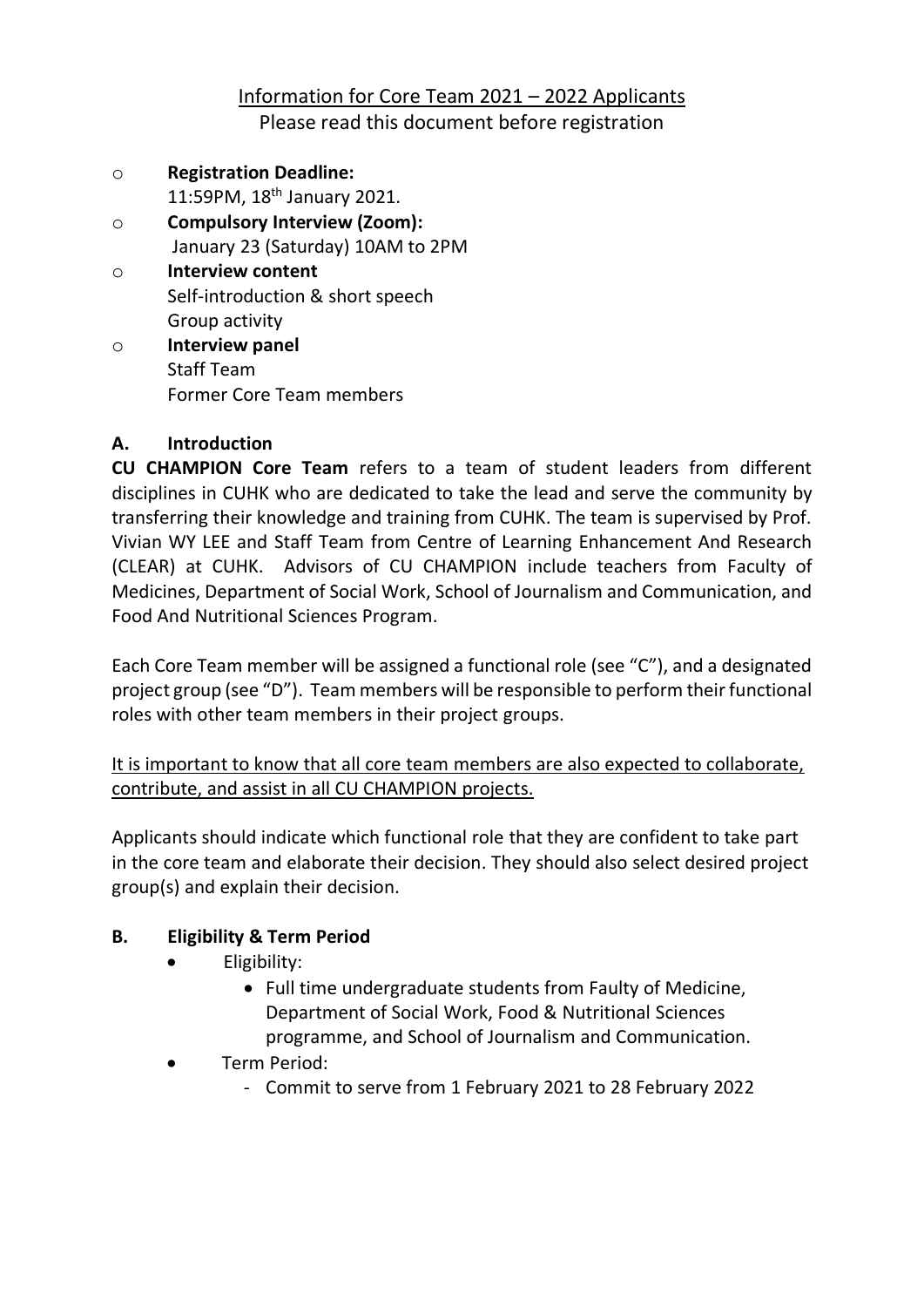### **C. Functional Role**

#### • **Internal:**

Human resource co-ordination (CUHK students and alumni), volunteers' recruitment and project participant coordination, co-ordinate ad-hoc projects.

### • **External:**

Responsible for all project promotion and liaison works with other parties, increase viewership of the team's social media platforms.

### • **Resource:**

Prepare service content and materials, manage project's e-learning platform and observe progress of participants' tasks, project(s)' souvenirs.

#### • **Research:**

Responsible for assessment tool development, survey preparation, project proposal writings, data collection and analysis.

#### **D. Project Groups**

#### **D1. T-PASS (Translational Platform for Addressing & Solving Social-problems)**

The project aims to establish CUHK students' social commitment to tackle elderlies' life challenges in 4 areas: loneliness and isolation, financial burden, health & diseases, difficulties in using health services. Measures to address and identify these challenges will be implemented through real case studies, news report, interviews, micro modules learning materials, and organizing a service proposal contest.

Tentative Duties (include but not limited to):

- Promote the project among CUHK students (all disciplines) and recruit 200+ CUHK student participants.
- Liaise and promote the project
- Manage student participants and teams.
- Supervise the progress of students' learning on e-platform and task completion.
- Analyze students' learning output and outcomes.
- Collaborate with Staff Team, teachers, and media team student helpers.

Requirement:

- Students who have strong sense of social responsibility and want to make good use of his/her school training to make a difference for the underprivilege and elderly.
- Outgoing personality and has good connection with other student groups / societies.
- Basic graphic design skills, photoshop skills are preferred but not required.
- Good coordination skills, good interpersonal skills.
- Commitment to excellence.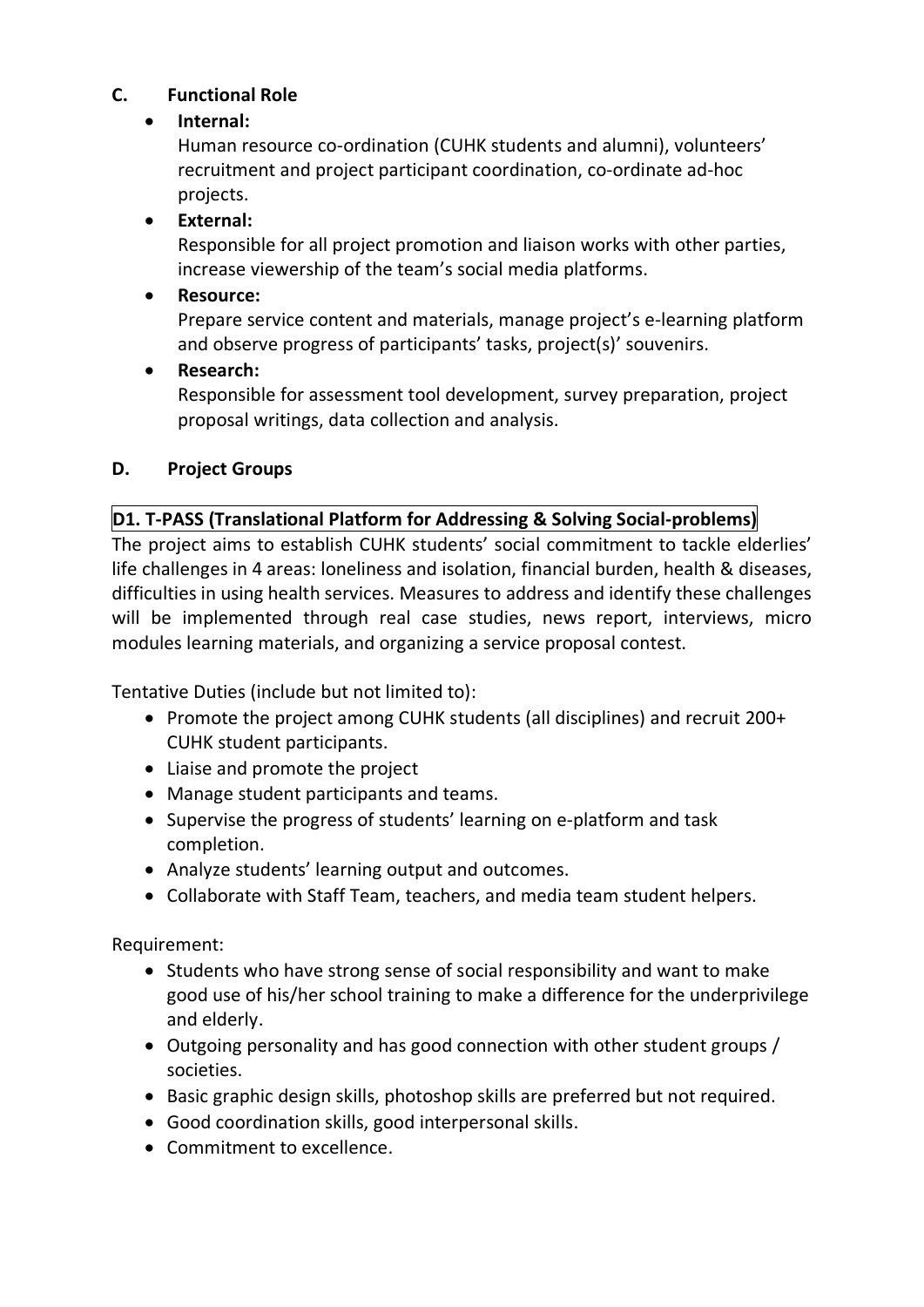## **D2. PREP 2.0 (Phone Reassurance for Elderly Project 2.0)**

CU CHAMPION will expand the PREP project to a larger population size. The proposed project will consist of 3 phases. Regular phone calls will be carried out and target to reach out to 400+ elderly subjects within the project period (April 2021 to January 2022).

Tentative Duties (include but not limited to):

- Recruit and mange 100+ CUHK students (any disciplines).
- Liaise with elderly community centers and promote this project.
- Participate in knowledge transfer materials and health education content development.
- Prepare gift packages for elderly participants.
- Observe and analysis students' weekly summary & elderly knowledge data.
- Collaborate with teachers and Staff Team.

Requirement:

- Passion in reaching out and providing care and health education to elderly.
- Outgoing personality enjoy communicating and connecting with elders.
- Enjoy working with peers of other discipline, lead conversation and discussion.
- Good coordination skills, good interpersonal skills.
- Commitment to excellence.

# **D3. MARSCUHK (Medical Abbreviation References for Synchronous-learning by The Chinese University of Hong Kong)**

MARSCUHK will keep producing attractive content on CU CHAMPION's social media platform to promote the usage of medical abbreviations for all health disciplines students and high school students who are interested to pursuit health sciences majors as university education.

Tentative Duties (include but not limited to):

- Create graphic and provide elaboration for each medical abbreviation term and post on social media platforms on a regular basis.
- Collaborate with health professionals and Staff Team.

Requirement:

- Students who have good sense of humor and creative mindset.
- Familiar with using social medial platform features.
- Basic knowledge of photo editing program.
- Good coordination skills, good interpersonal skills
- Commitment to excellence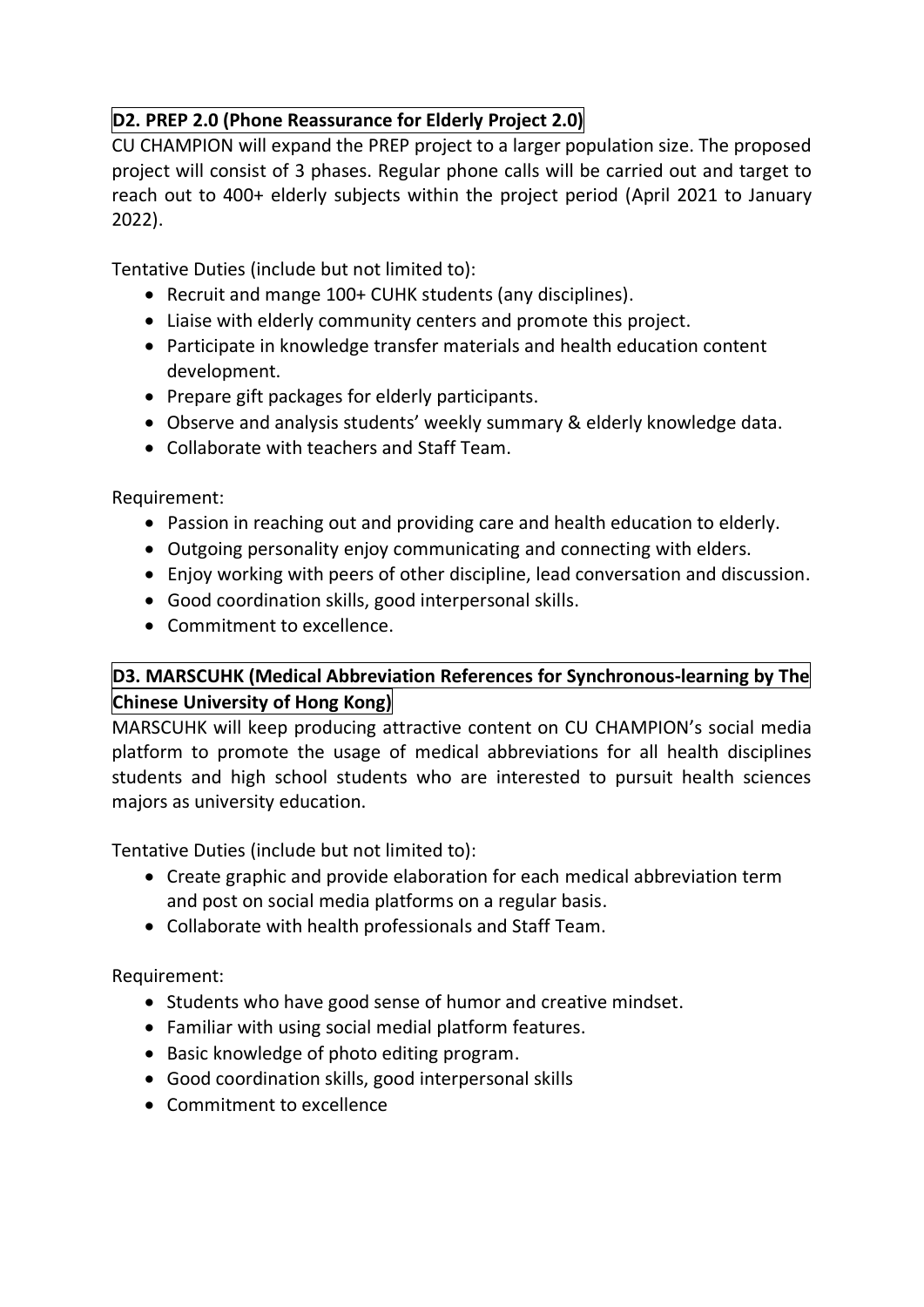## **D4. Health Stories**

Formerly called Health Stories & Fake News Prevention Project, Health Stories project group will produce weekly stories in regard to healthcare, medication safety, diseases, health issues, pandemic etc. Target audiences of the stories are general public.

Tentative Duties (include but not limited to):

- Write weekly health stories and make supporting graphics.
- Explore other format of weekly stories other than writings.
- Good coordination skills, good interpersonal skills.
- Collaborate with health professionals and Staff Team.

#### Requirement:

- Students who have good writing skills and enjoy using plain language and graphic to elaborate complicated subjects to general public.
- Students who enjoy using multimedia channels to promote health education to general public.
- Familiar with using social medial platform features.
- Basic knowledge of photo editing program.
- Good coordination skills, good interpersonal skills.
- Commitment to excellence.

### **D5. Self-initiated Project**

Students who like to join the core team with their own outreach service / education/ research ideas other than the above projects can consider this project group.

Tentative Duties (include but not limited to):

- Work with their core team members in this group to organize a core team selfinitiated project from scratch, include but not limited to literature review, proposal writing, inviting partners, develop assessment tools, project execution.
- Work closely and collaborate with teachers, health professionals, and Staff Team.

Requirement:

- Good coordination skills, good interpersonal skills.
- Commitment to excellence.
- Passionate to start their own educational, research or service project with the support of CU CHAMPION.
- Submit an abstract of their project idea, objectives, expected outcomes, target audience.
	- o NOTE: Priority will be given to projects about internationalization in CUHK, mental health education and awareness, addressing special education need, ethnic minority in Hong Kong.
- Once the group is formed, core team members shall discuss with their groupmates on project planning and consolidate their ideas into **one project**.